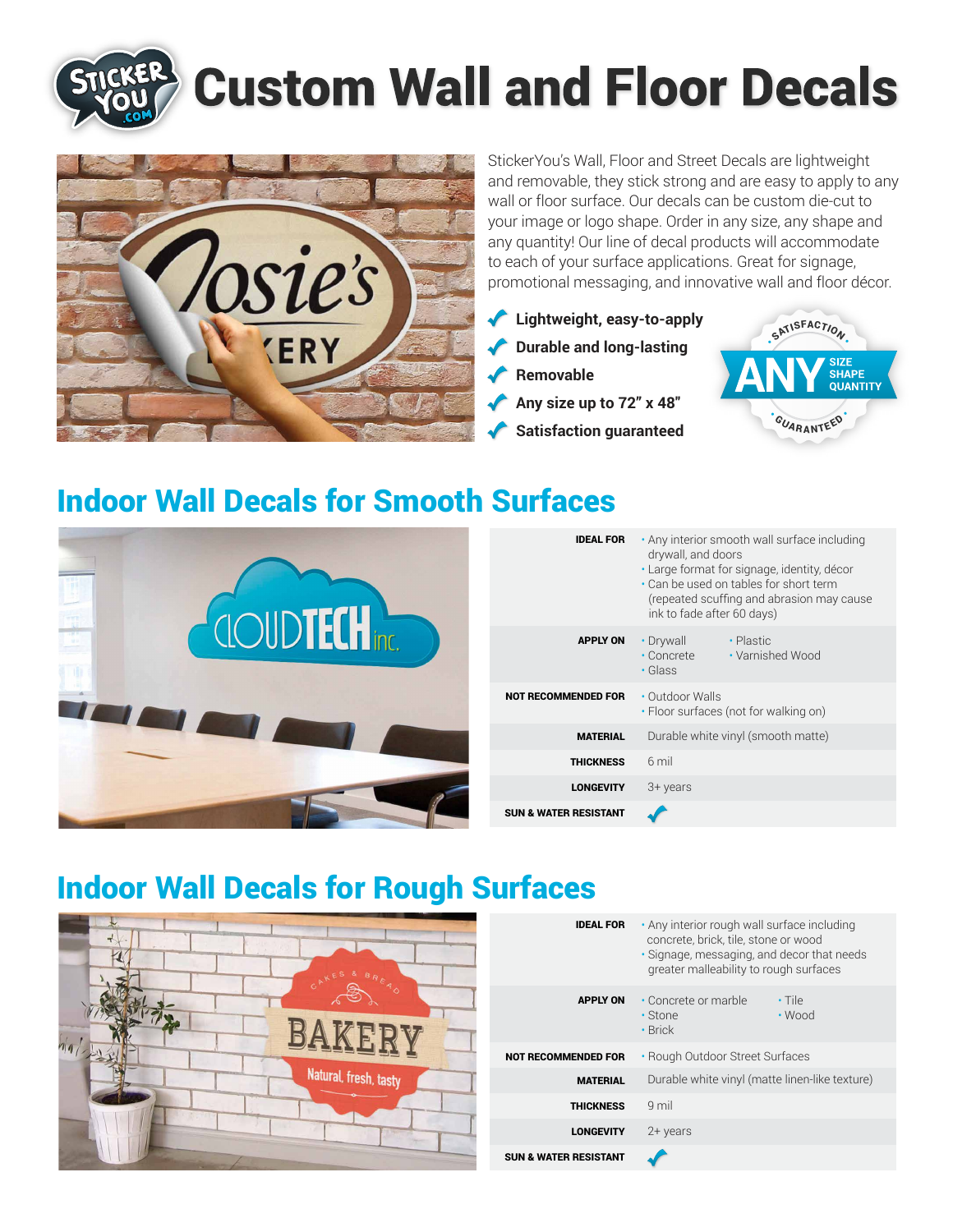#### Indoor Floor Decals



| <b>IDEAL FOR</b>           | • Certified Slip Resistant for any indoor floor<br>surface including carpet, concrete, tile,<br>or wood<br>• Marketing events, promotional uses,<br>advertising, identification and signage that<br>will mold to ground surfaces |
|----------------------------|----------------------------------------------------------------------------------------------------------------------------------------------------------------------------------------------------------------------------------|
| <b>APPLY ON</b>            | • Carpet (Yes! Works on carpet)<br>• Concrete or marble floors<br>• Wood                                                                                                                                                         |
| <b>NOT RECOMMENDED FOR</b> | • Outdoor Walls<br>• Rough Outdoor Street Surfaces                                                                                                                                                                               |
| <b>MATERIAL</b>            | Durable white vinyl (matte linen-like texture)                                                                                                                                                                                   |
| <b>THICKNESS</b>           | 9 mil                                                                                                                                                                                                                            |
| <b>LONGEVITY</b>           | 6-12 months                                                                                                                                                                                                                      |
| <b>SLIP RESISTANT</b>      |                                                                                                                                                                                                                                  |

#### Outdoor Wall Decals



| <b>IDEAL FOR</b>                 | . Any exterior wall surface including concrete,<br>brick, tile, stone or wood<br>• Outdoor signage and decor that needs greater<br>wall malleability to outdoor circumstances |                        |
|----------------------------------|-------------------------------------------------------------------------------------------------------------------------------------------------------------------------------|------------------------|
| <b>APPLY ON</b>                  | • Concrete or marble<br>• Stone<br>• Brick                                                                                                                                    | $\cdot$ Tile<br>• Wood |
| <b>NOT RECOMMENDED FOR</b>       | • Rough Outdoor Street Surfaces                                                                                                                                               |                        |
| <b>MATERIAL</b>                  | Durable white vinyl (matte linen-like texture)                                                                                                                                |                        |
| <b>THICKNESS</b>                 | 9 mil                                                                                                                                                                         |                        |
| <b>LONGEVITY</b>                 | 6-12 months                                                                                                                                                                   |                        |
| <b>SUN &amp; WATER RESISTANT</b> |                                                                                                                                                                               |                        |

### Outdoor Street Decals



| <b>IDEAL FOR</b>      | and stone<br>mold to ground surfaces                | • Certified Slip Resistant for any street surface<br>including sidewalks, pavement, asphalt<br>• Outdoor marketing events, promotional uses,<br>advertising, identificaton and signage that will |
|-----------------------|-----------------------------------------------------|--------------------------------------------------------------------------------------------------------------------------------------------------------------------------------------------------|
| <b>APPLY ON</b>       | • Concrete<br>• Stone<br>$\cdot$ Brick<br>· Asphalt | $\cdot$ Tarmac<br>• Cobble-stone<br>• Pavement                                                                                                                                                   |
| NOT RECOMMENDED FOR   |                                                     | • Long term use (inks will fade from constant<br>pedestrian and vehicle traffic)                                                                                                                 |
| <b>MATERIAL</b>       |                                                     | Durable white vinyl with aluminum                                                                                                                                                                |
| <b>THICKNESS</b>      | 18 mil                                              |                                                                                                                                                                                                  |
| <b>LONGEVITY</b>      | 1-3 months                                          |                                                                                                                                                                                                  |
| <b>SLIP RESISTANT</b> |                                                     |                                                                                                                                                                                                  |